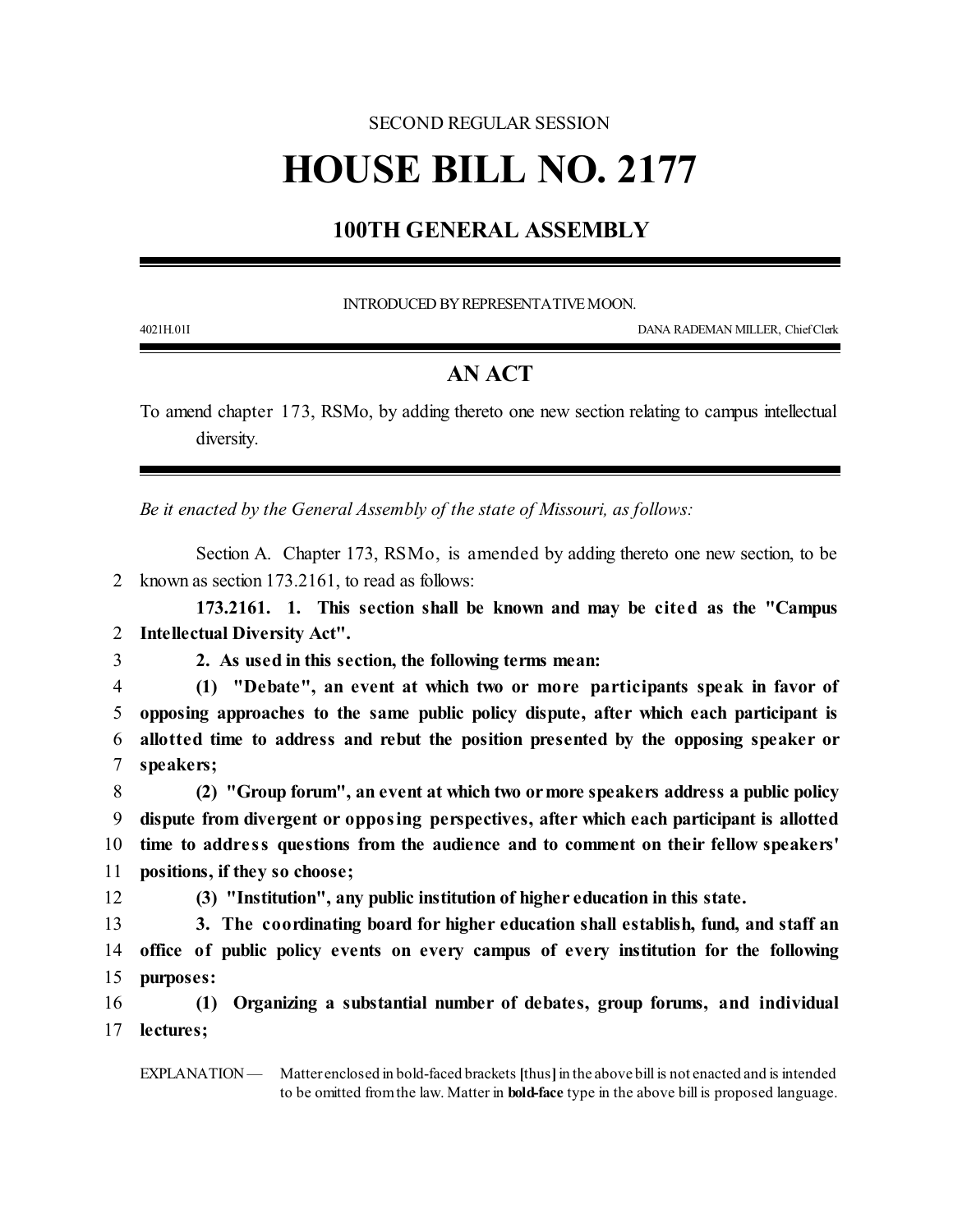HB 2177 2

 **(2) Obtaining the participation of speakers who represent widely held views on opposing sides of the most widely discussed public policy issues of the day; and**

 **(3) Inviting and hosting speakers who can ably articulate widely held perspectives on public policy issues otherwise poorly represented on campus.**

 **4. The responsibilities of the office of public policy events shall include, but not be limited to, the following:**

 **(1) Organizing, publicizing, and staging debates, group forums, and individual le ctures that address from multiple, divergent, and opposing perspectives an extensive range of public policy issues widely discussed and debated in society at large;**

 **(2) Inviting speakers who hold a wide diversity of perspectives, from within and outside the campus community, to participate in debates, group forums, and individual lectures, with particular attention to inviting participants from outside the institution who hold perspectives on widely debated public policy issues otherwise poorly represented on campus;**

 **(3) Providing, where necessary, honoraria, travel, and lodging expenses to people from outside the campus community who participate in debates, group forums, and individual lectures organized by the office of public policy events;**

 **(4) Maintaining a permanent, publicly accessible, searchable, and up-to-date calendar in print and internet-accessible formats listing all events sponsored by the office of public policy events, and all other debates, group forums, and individual lectures open to the entire campus community at a given institution, that address public policy issues, itemizing the title of the event or lecture, the name and institutional affiliation of the speaker or speakers, and the office, institute, department, program, or organization that sponsored the event, excluding those events sponsored by off-campus groups in rented facilities;**

 **(5) Delivering a printed and a PDF-formatted copy of the previous academic year's annual public policy event calendar for all institutions, arranged chronologically for each institution, to the public, the governor, and the general assembly by September first of each year, and preserving and making available to the public copies of all yearly event calendars in the libraries of the institution;**

 **(6) Making publicly available a complete internet-accessible video record of every debate, group forum, and individual lecture organized by the office of public policy events, posting that video record on the internet within ten in-session working days of the event in question, and maintaining that video record in a fully public, internet-accessible form for at least five years following the date of the event. Video recordings of every debate, group forum, and individual lecture organized by the office of public policy events at a**